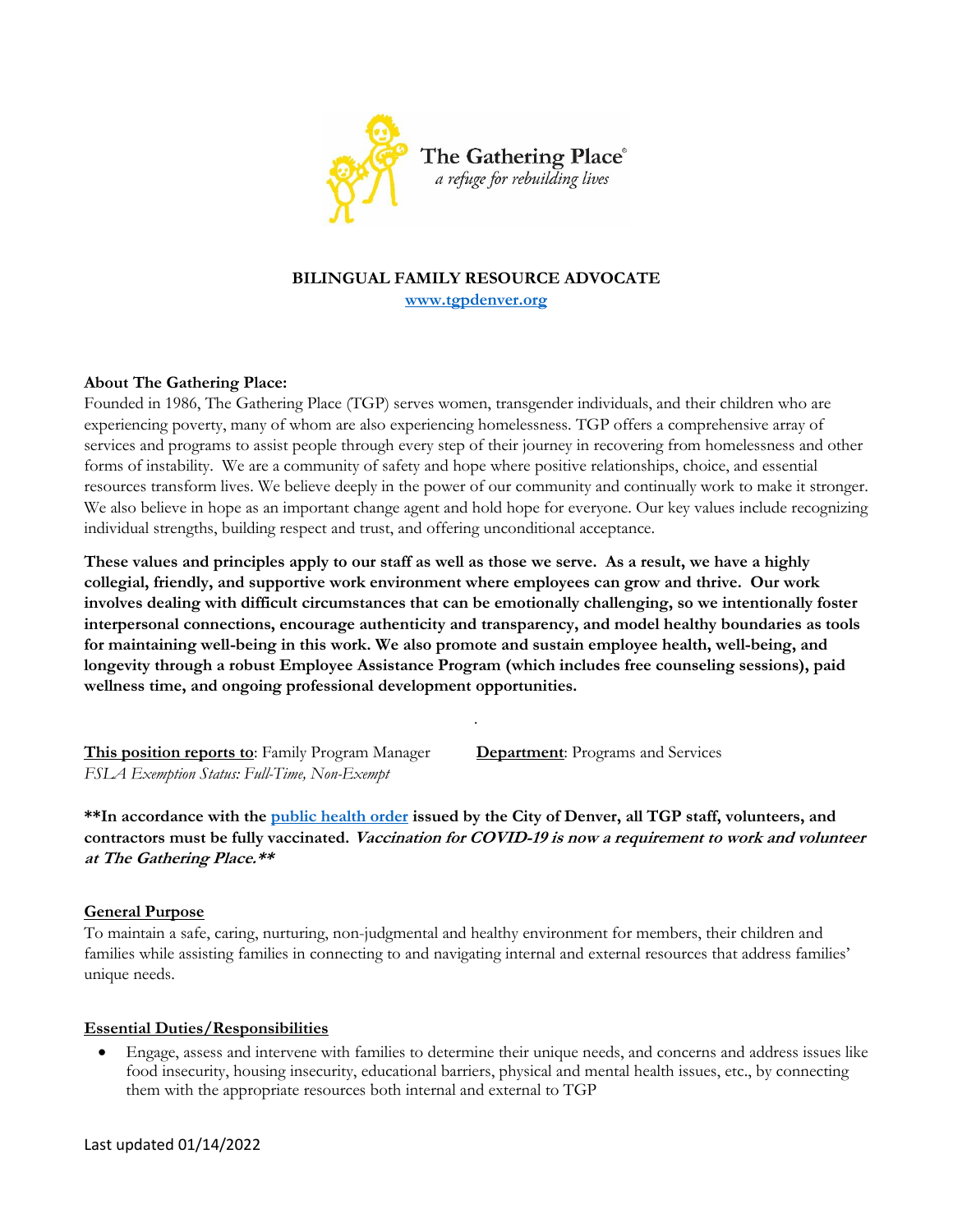- Plan and engage children (1 day old to 17 years old) in enriching, age appropriate activities.
- Works as a member of the family program team to help meet established programmatic goals and objectives
- Is knowledgeable about other TGP programs and services and makes appropriate internal referrals to ensure we are offering our full range of support to meet the continuum of our members' needs
- Triage family members who are in crisis and determine the best course of action
- Translates Spanish and English for Spanish-speaking members
- Makes referrals to outside agencies and community partners with and on the behalf of our members. This includes determining what the qualifications are for other agency's programs to guarantee a quality referral to these agencies
- Sign members up daily for various emergency services such as showers, laundry and other appointments for food and clothing
- Engage directly with members daily in order to build positive relationships and enrich our community.
- Ensures completion of all program effort documentation and data entry as required, in a timely manner
- Provide services such as distributing personal hygiene items, clothing, diapers, formula, and food
- Investigate, research and learn about resources in the community that will be of benefit for our members. This includes contacting community agencies directly to determine what services they provide and how to access them
- Assist with crisis management intervention; be able to make decisions regarding de-escalating violence, aggression, drug and alcohol behavior and chronic mental illness
- Role model appropriate, healthy and trusting relationships between children and adults for kids and their parents. This includes positive communication, redirection, boundary setting, non-physical discipline, nurturing, etc.)
- Ability to remain organized and switch from one task to another in a constantly changing environment
- Maintain a safe environment for the community at all times
- Staff the third floor desk providing information to those seeking programming on the third floor
- Interact with our agency volunteers and volunteers from collaborative agencies to ensure that daily services are delivered seamlessly
- Demonstrates respect for diversity and cultural competence and knowledge of trauma informed care in interactions with TGP members, staff and collaborative partners
- Other duties as assigned by supervisor

## **Job Qualifications:**

Knowledge, skills and abilities

- Bilingual Spanish/ English speaker
- Basic computer skills, including use of internet, email, and word processing programs
- Familiar with service programs in the Metro Denver area
- Good customer service skills
- Currently skilled in or willingness to learn crisis management skills
- Able to maintain professional and appropriate boundaries
- Able to maintain confidentiality
- Able to communicate clearly and calmly
- Able to set limits with members in a firm but respectful way
- Able to prioritize when faced with many tasks at once
- Able to work with a diverse community
- Able to give and receive constructive feedback Currently skilled in or willingness to learn Microsoft Outlook,

Word, Excel and other computer programs and software